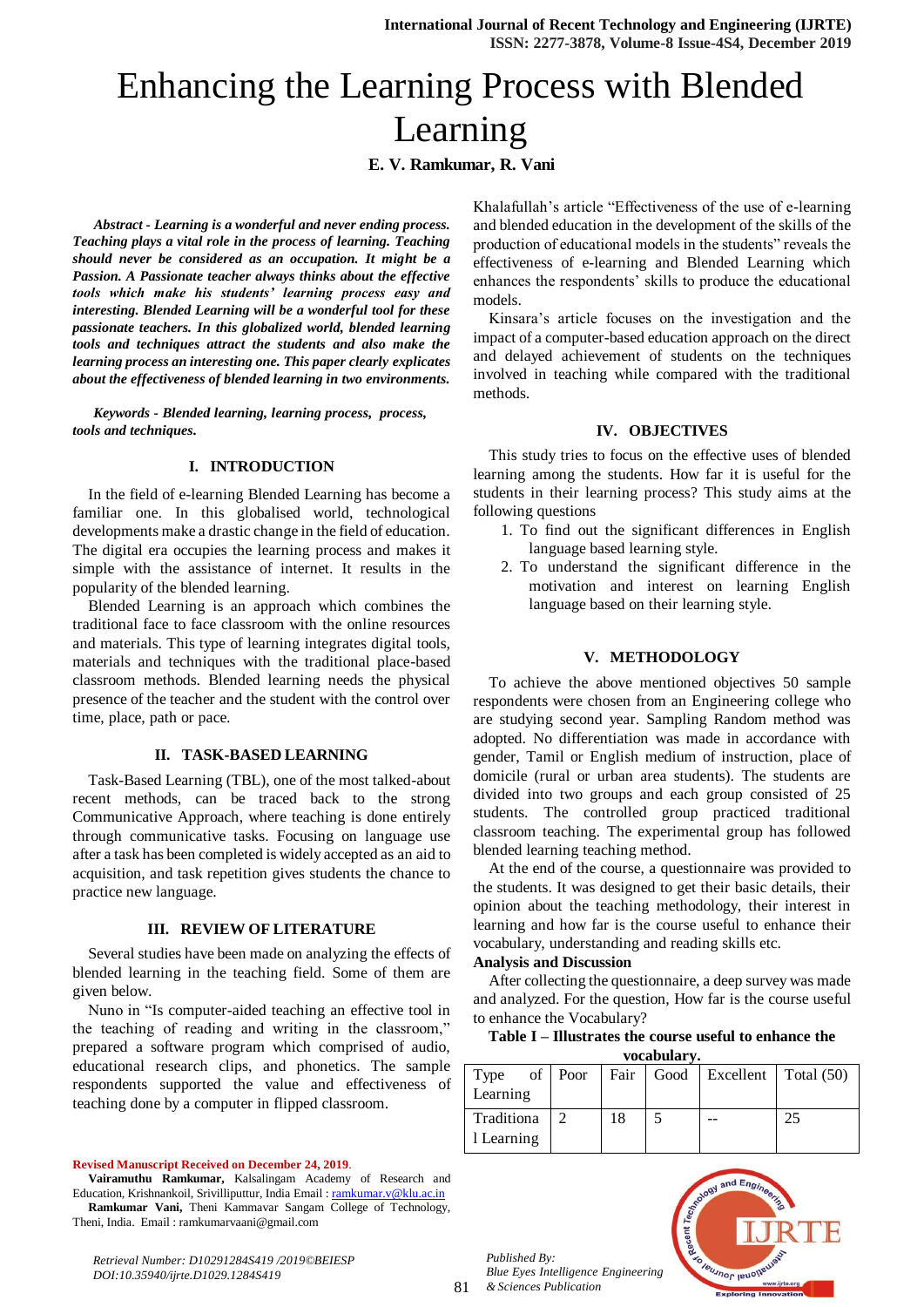| Blended  |  | U | <u>_</u> |
|----------|--|---|----------|
| Learning |  |   |          |

From the table I, and figure 1, it is clear that traditional learning does not enhance the student's vocabulary. At the same time blended learning helps the students to enrich their vocabulary.

In the controlled group, students have to follow their teachers. Most of the students hesitate to clarify their doubts amidst other students. They are not ready to ask the meaning of some difficult words. The average students always think, "what do others think if ask a question wrongly?" But it is not same in the experimental group.

With the help of technology they have their own space in the learning process. Without hesitation, they can interact with their teachers. The assistance of computers enables them to enrich their vocabulary. While browsing, they come across many new words and know about those words now and then with the help of internet. The technological tools are attractive than the tradition tests.



**Fig 1 Table II - Are you satisfied with the Learning Environment?**

| of<br>Type<br>Learning   | Poor | Fair | Good | Excellent | Total<br>(50) |  |  |
|--------------------------|------|------|------|-----------|---------------|--|--|
| Traditiona<br>1 Learning | 8    | 12   |      |           | 25            |  |  |
| Blended<br>Learning      |      |      | 10   |           | 25            |  |  |



**Fig 2**

The table II and figure 2 depict that the students are satisfied with blended learning. Students are eagerly waiting

*Retrieval Number: D10291284S419 /2019©BEIESP*

*DOI:10.35940/ijrte.D1029.1284S419*

for the opportunity to enhance their learning skills. Blended learning helps them to learn freely. In Blended learning environment 17 students have responded for good and excellent but in traditional classroom only 5 have responded. This clearly shows the students interest in technology based learning. The computers assist them to clarify their doubts. The advantages of the computerized programs lead to the better performance of the students in the experimental group. The students visualize the resources. These features prevail over the books and traditional board teaching. The students are bored with the conventional methods. This has been shown by the responses given by the controlled group.

**Table III - To what extent the students are able to convert the classroom lectures?**

| uit chassi oomi ittuu ts |               |               |      |           |               |  |  |
|--------------------------|---------------|---------------|------|-----------|---------------|--|--|
| Type<br>of<br>Learning   | Poor          | Fair          | Good | Excellent | Total<br>(50) |  |  |
| Traditional<br>Learning  | $\mathcal{D}$ | 18            |      |           | 25            |  |  |
| Blended<br>Learning      |               | $\mathcal{D}$ | 12   | 10        | 25            |  |  |



**Fig 3**

From the table III and figure  $-3$ , it is understandable that blended learning method enable the students to be expressive. The experimental group students have the ability to infer a correlation between the abstract concepts and their environment. They are encouraged to oversee their learning initiatives when they are exposed to the visual settings.

 The sample respondents are able to understand the topics and come out with answers in the oral as well as written communication. This is not in the case of the controlled group students. They always rely on their teachers for everything. The picture visualizes the fact clearly.

## **VI. CONCLUSION**

The assistance of Internet and Visual Aids promote the students participation in the learning process. So visual connection should be enabled to the concepts handled in the class rooms to increase the students' responses. The facts and tasks given by the computer ignite the students' internal motivation as they are liked by the students.

*Published By: Blue Eyes Intelligence Engineering & Sciences Publication* 



82